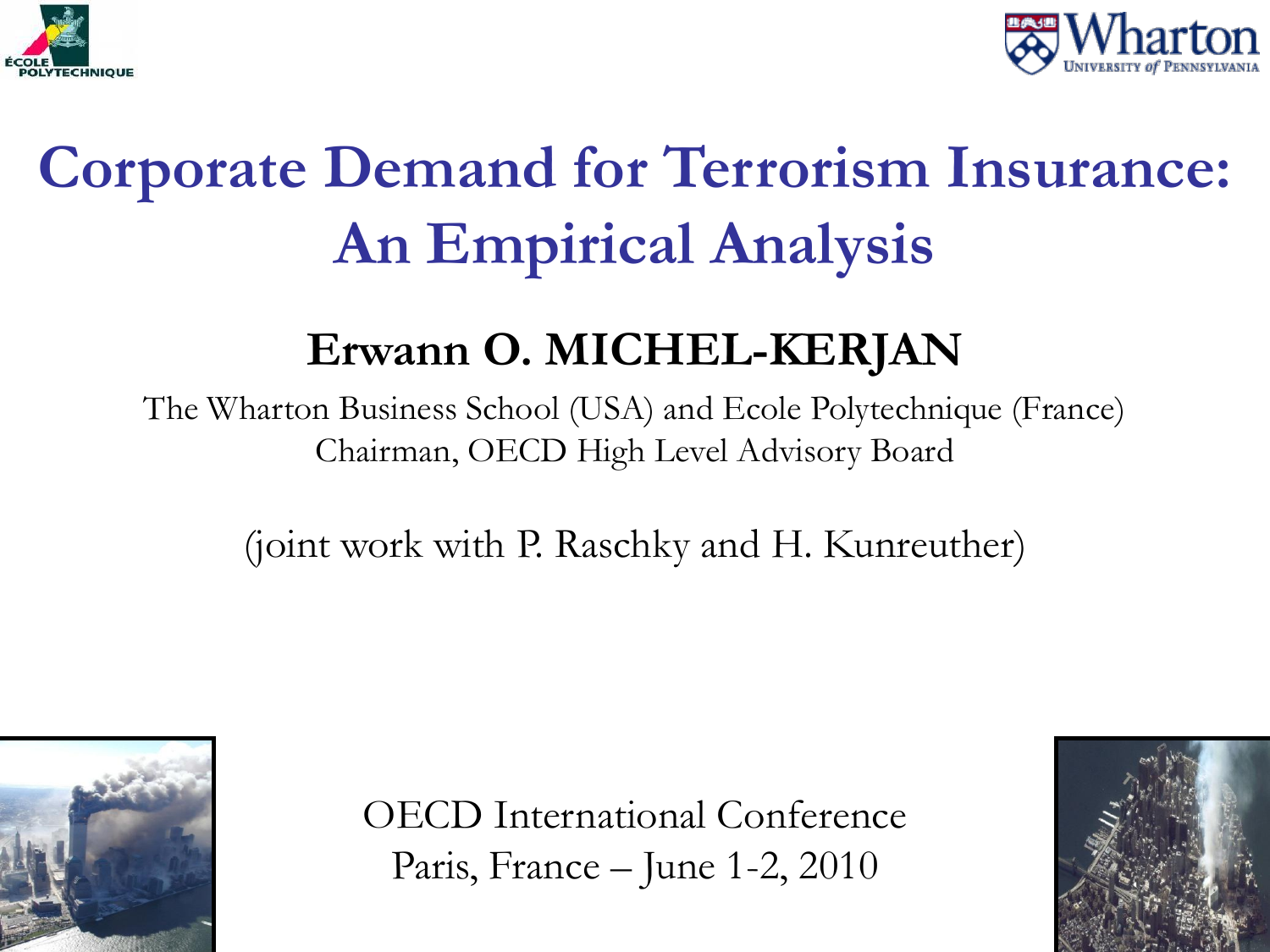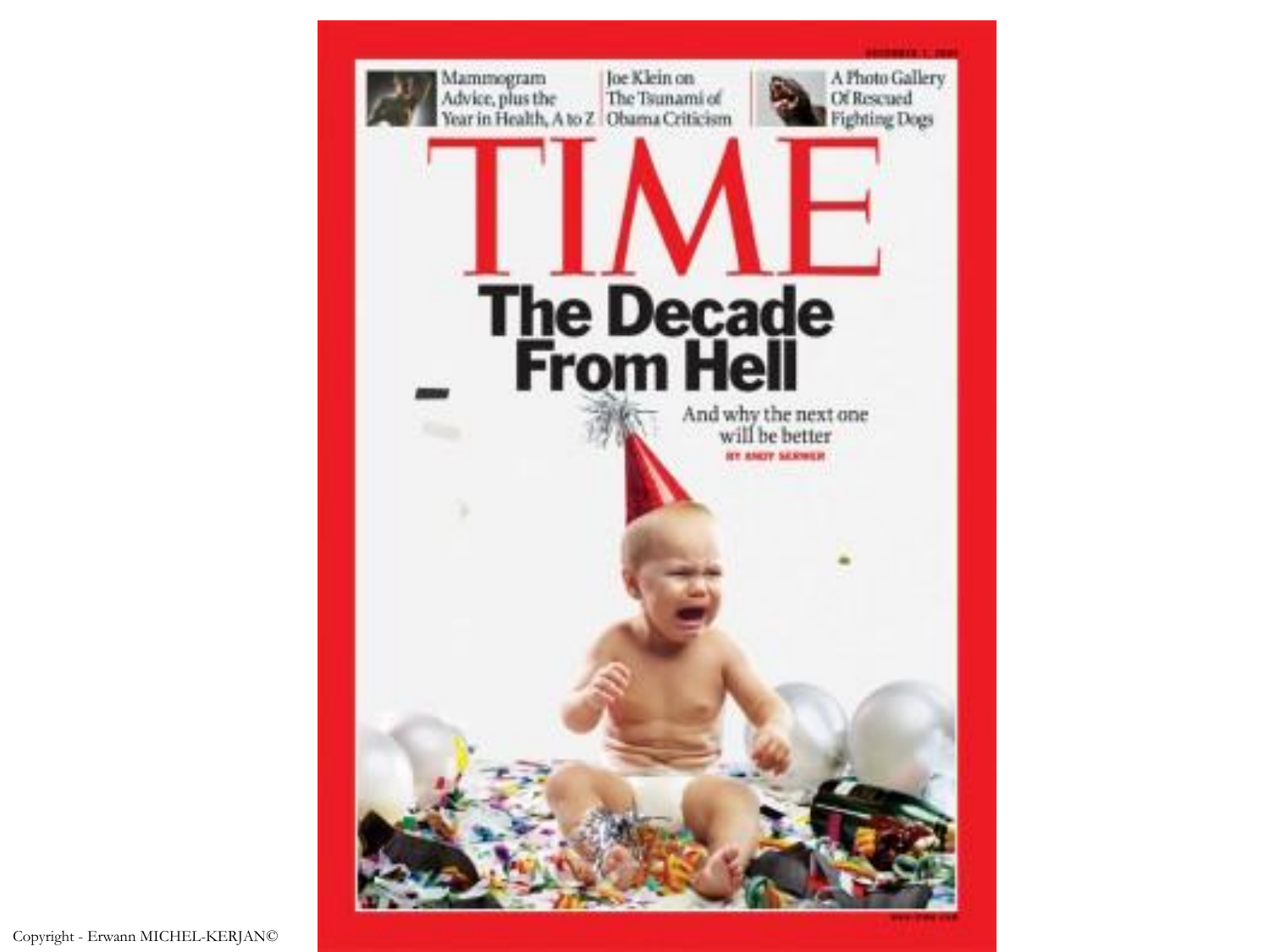#### **These issues are moving up to the top agenda in governments and of many boards of Directors**

#### CONTENTS

|                                                                                                              | Page |
|--------------------------------------------------------------------------------------------------------------|------|
|                                                                                                              | 1    |
| ANNUAL REPORT OF THE COUNCIL OF ECONOMIC ADVISERS*                                                           | 7    |
| CHAPTER 1. THE YEAR IN REVIEW AND THE YEARS AHEAD                                                            | 23   |
|                                                                                                              | 45   |
|                                                                                                              | 63   |
| CHAPTER 4. THE FISCAL CHALLENGES FACING MEDICARE                                                             | 85   |
|                                                                                                              |      |
| CHAPTER 6. THE TRANSPORTATION SECTOR: ENERGY AND                                                             |      |
| CHAPTER 7. CURRENCY MARKETS AND EXCHANGE RATES                                                               | 149  |
| CHAPTER 8. INTERNATIONAL TRADE AND INVESTMENT  167                                                           |      |
|                                                                                                              |      |
| APPENDIX A. REPORT TO THE PRESIDENT ON THE ACTIVITIES<br>OF THE COUNCIL OF ECONOMIC ADVISERS DURING 2006 207 |      |
| APPENDIX B. STATISTICAL TABLES RELATING TO INCOME,                                                           |      |

# Economic Report President



**Transmitted to the Congress February 2007 Together with the Annual Report** of the Council of Economic Advisers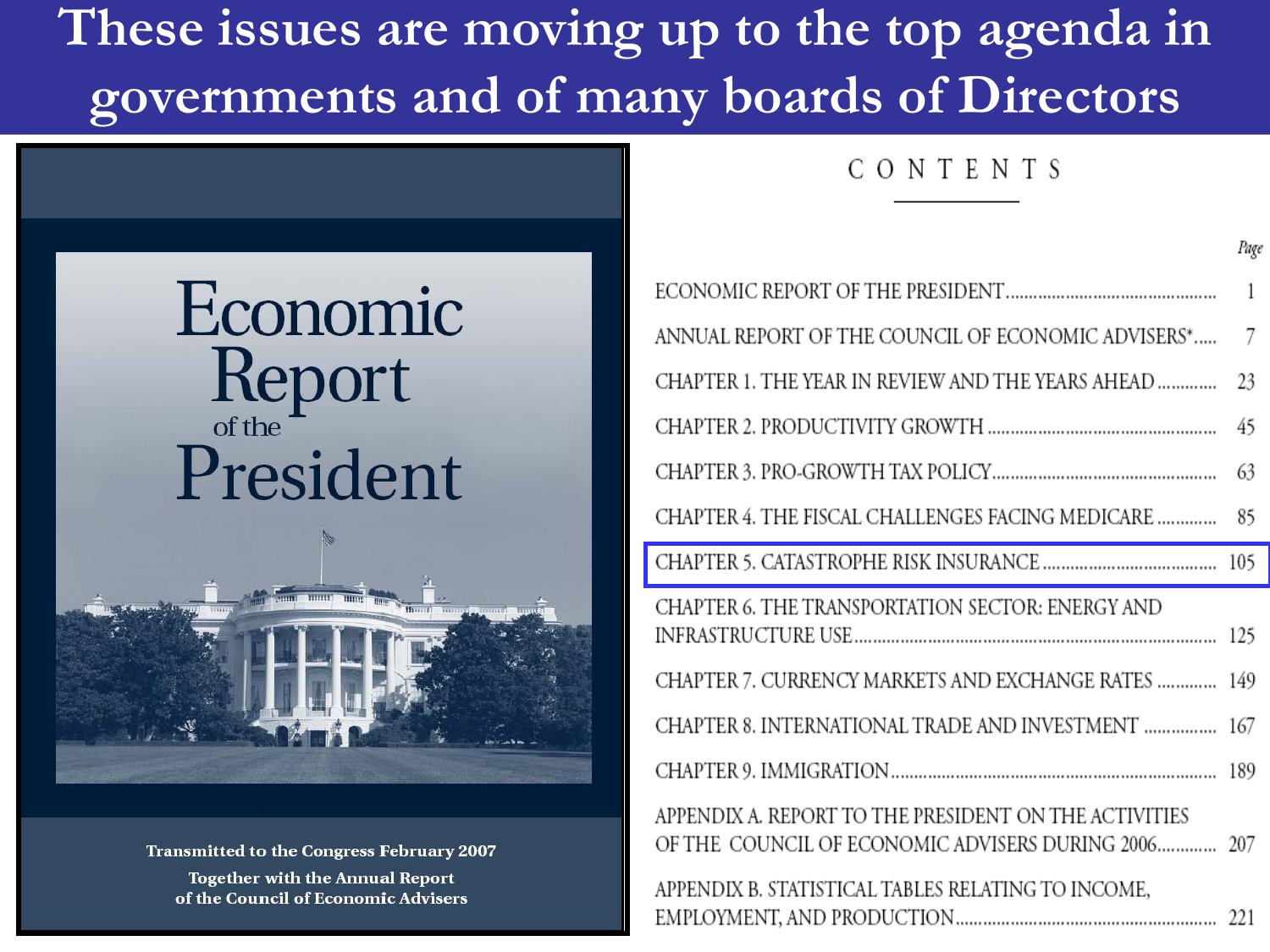

### **1. Motivation for the Study**

Several years after 9/11, what is the cost and demand for terrorism insurance?

More generally, what do we know about corporate demand for *catastrophe* and *noncatastrophe* insurance?

What is the impact of federal intervention into this new market?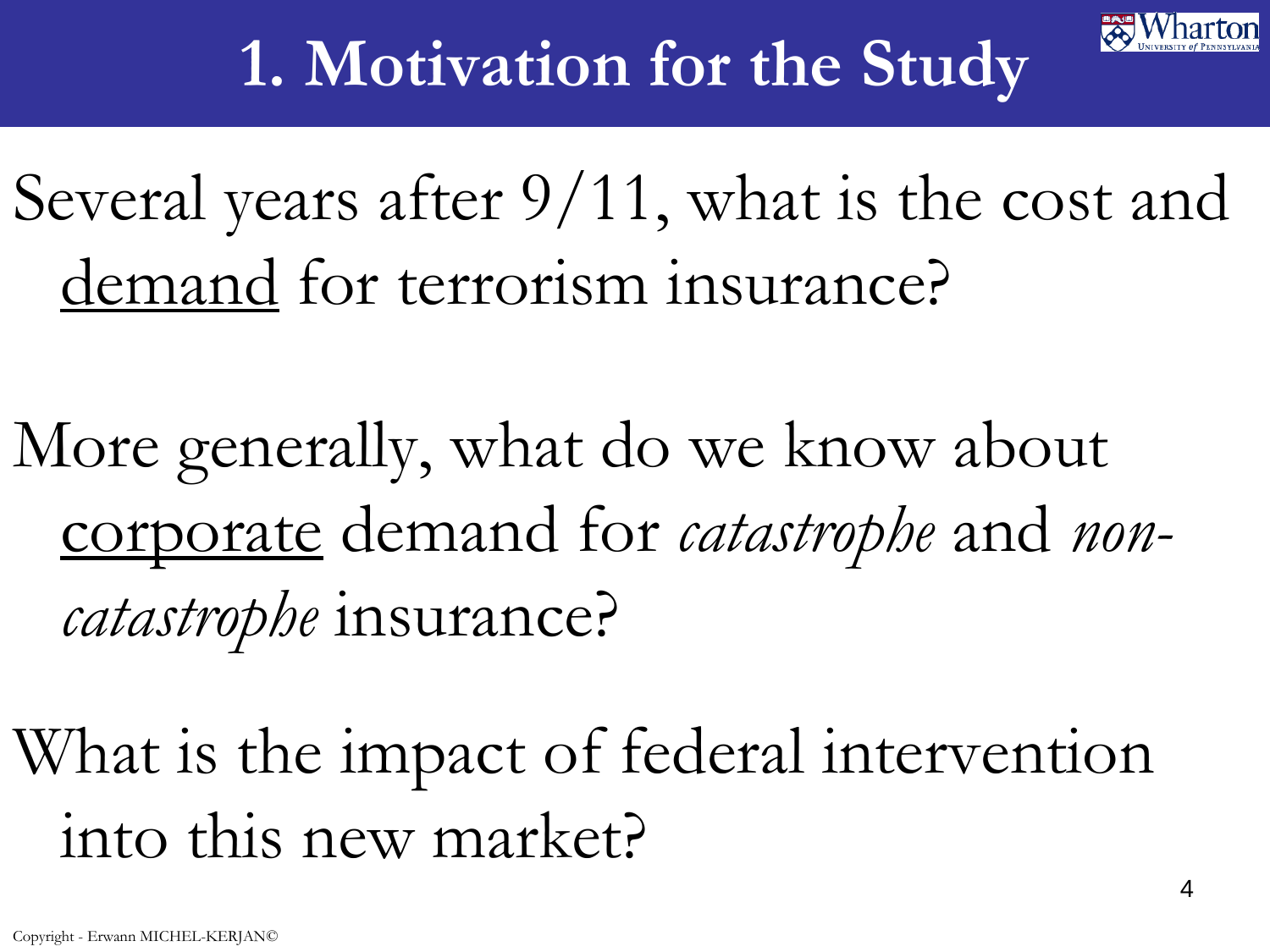# **Key Contribution**

# First study ever that compares corporate demand for property and catastrophe risk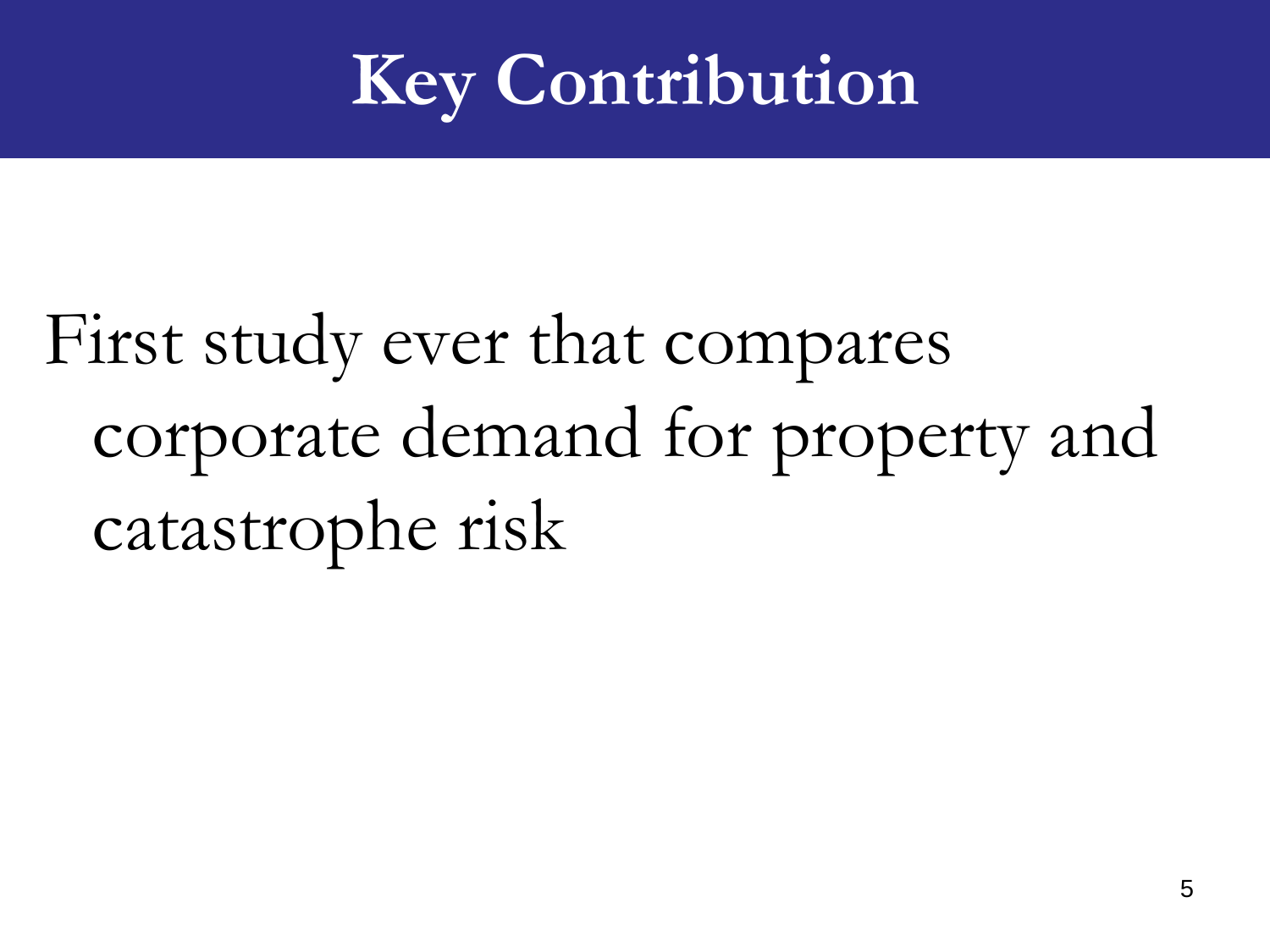### **Key Findings**

- <u>60%</u> of large corporations in the US have TRIA insurance, but 40% of them have declined that coverage; Larger companies more likely to purchase coverage
- Property insurance costs **8 times more** than terrorism insurance for the same coverage nationally.
- Corporate demand for *catastrophe* insurance is found to be **more price inelastic** (i.e. less sensitive to price) than for non-catastrophe insurance (different than results on homeowners').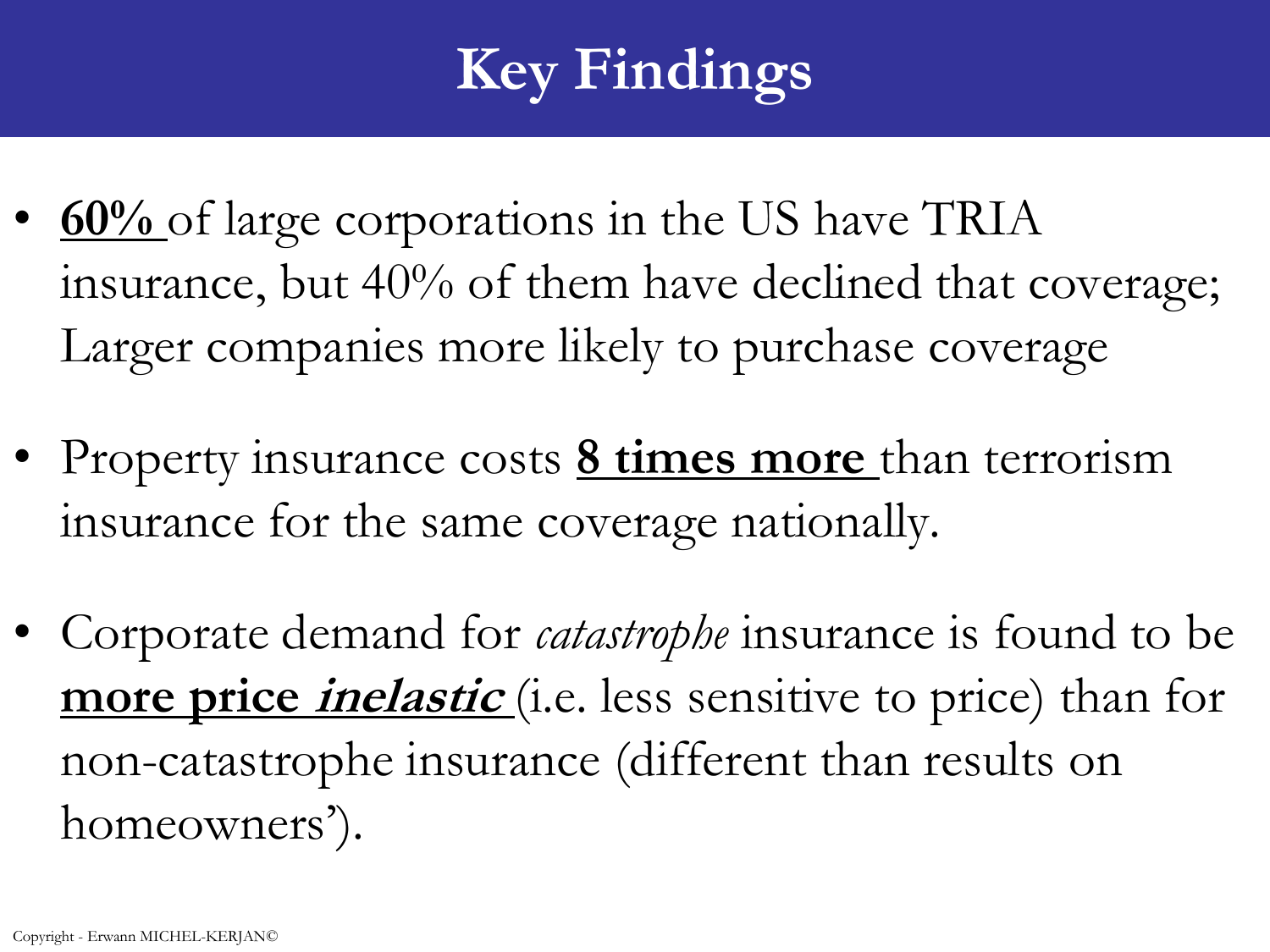### **Key Findings (con't)**

- U.S. Federal intervention made coverage widely **available**
- But acts as a *disincentive* for insurers to diversify their exposure because they benefit from free federal reinsurance and for private reinsurers to re-enter
- Our analysis shows is a business opportunity for **reinsurers to re-enter** America's terrorism insurance market: this would not severely impact national coverage against terror (elasticity of -0.24)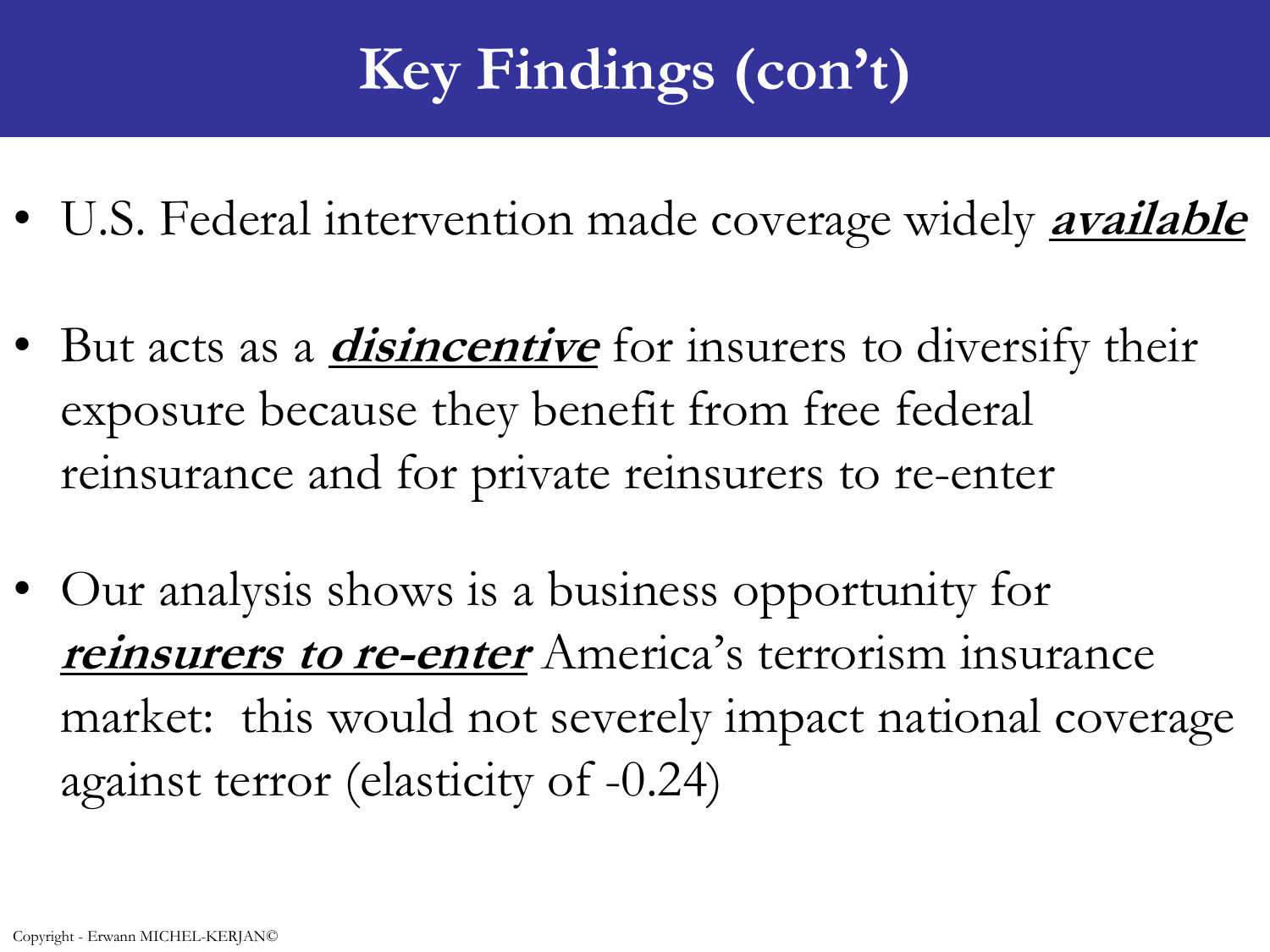





- **1. Motivation for the Study and Key Findings**
- **2. Data on 1,808 Large Corporations**
- **3. Some of the Results**
- **4. Policy Implications**
- **5. A Role for the OECD**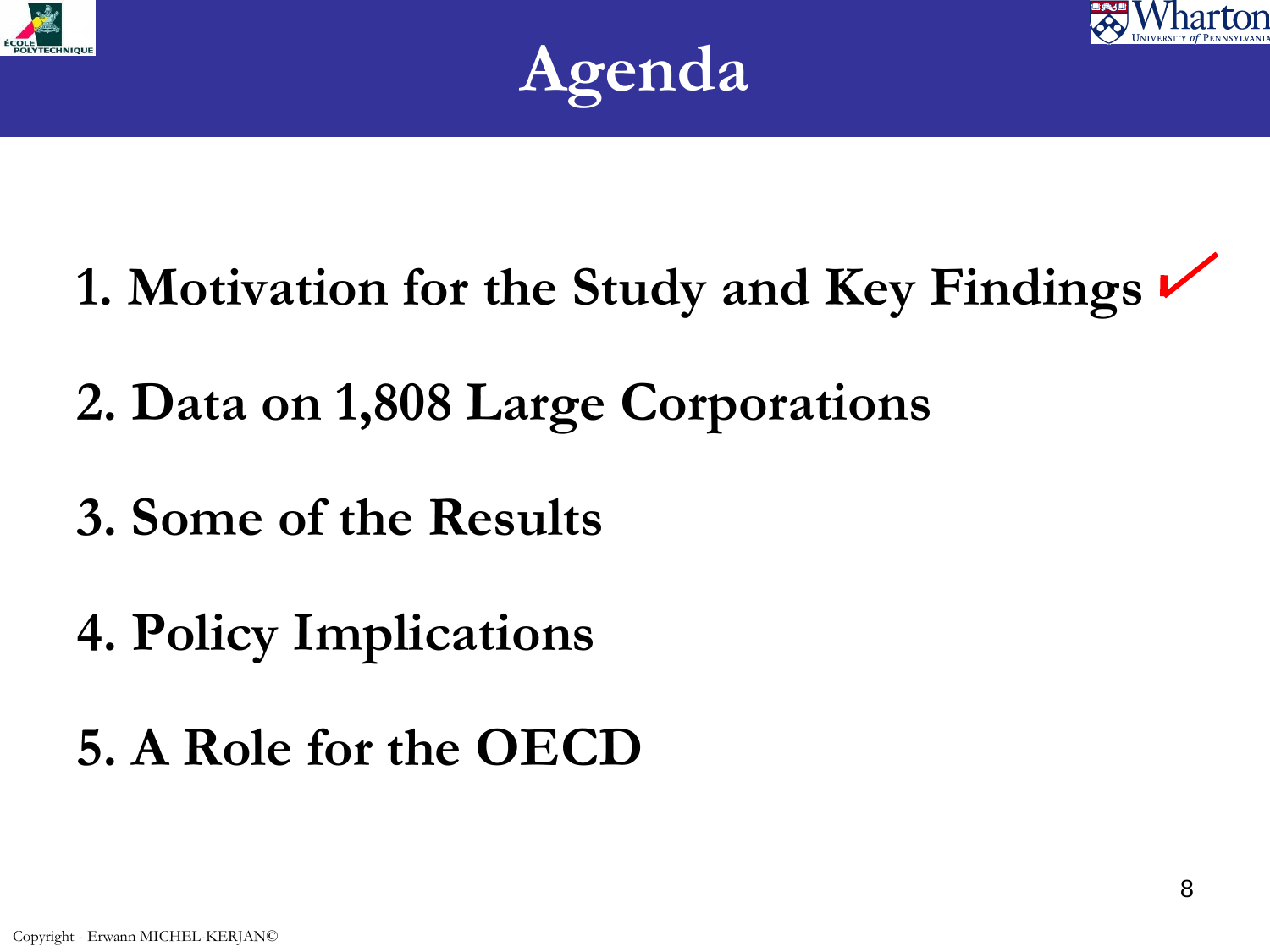### **2. Data for this Study**

In 2005-2006, we worked with Marsh (U.S.), Extremus (Germany) and PoolRe (U.K.) on aggregate data to conduct the first international comparison of terrorism insurance markets - (Michel-Kerjan and Pedell, 2006; JACF)

**Main conclusion:** Terrorism insurance cost was up to 4 times **higher** in Germany and the UK than it was in the U.S. (and still is). Why?

- Free federal reinsurance in the US (limited cost of capital)

US insurers might sell that coverage very cheap to keep their clients 9 Copyright - Erwann MICHEL-KERJAN©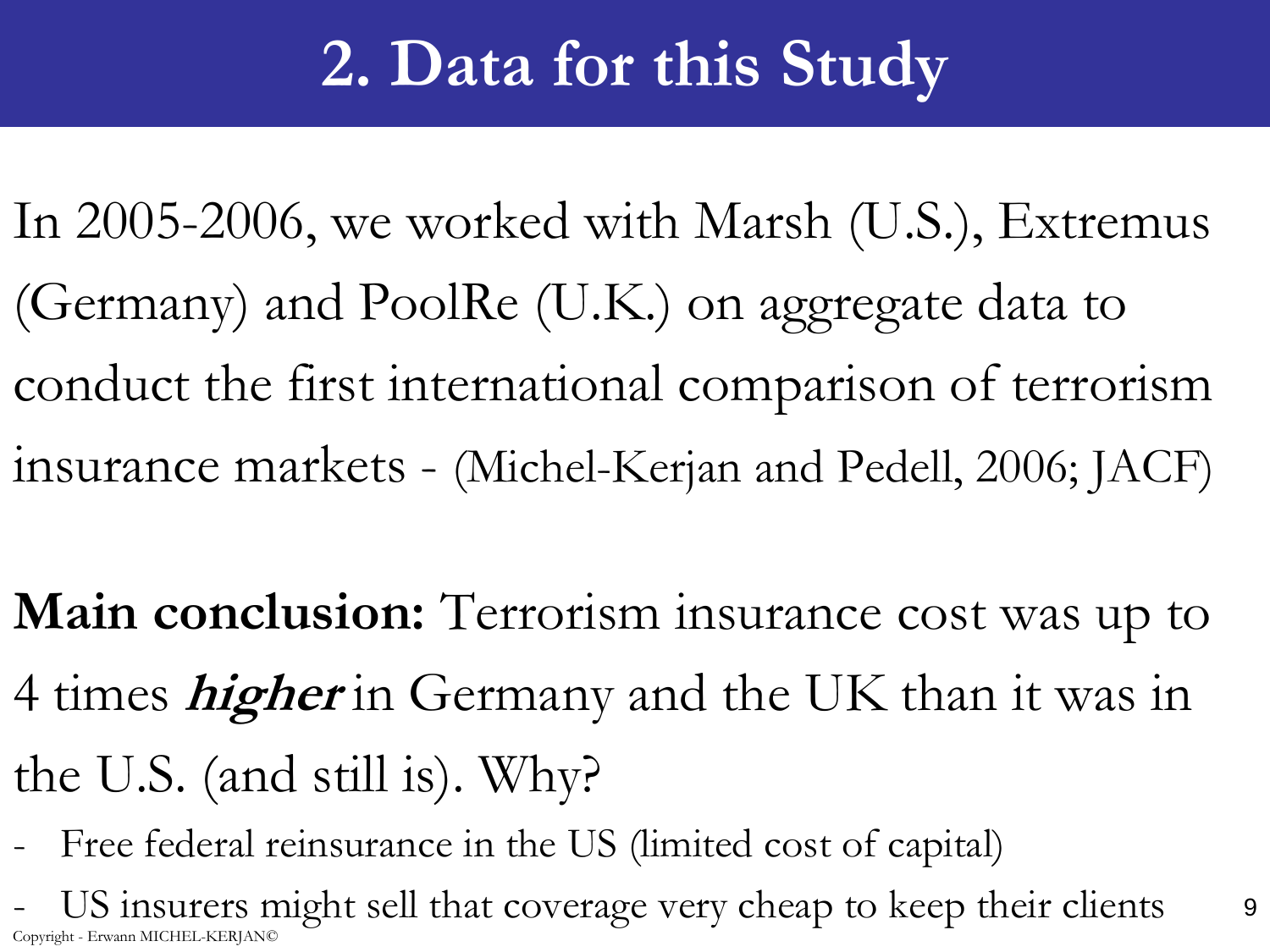**Recently we accessed the entire database of Marsh insurance contracts – Property + Terrorism**

- **1,885 large companies in the United States in 2007**
	- in 47 states
	- 20 industries (transport, telecom, defense, chemicals, …)
- **Assets range: \$1 million - \$93 billion (mean: \$1.7bn)**
- **Information on:**
	- Property insurance: Premium, Limit, Deductibles
	- Terrorism Insurance Coverage: Premium, Limit, Deductibles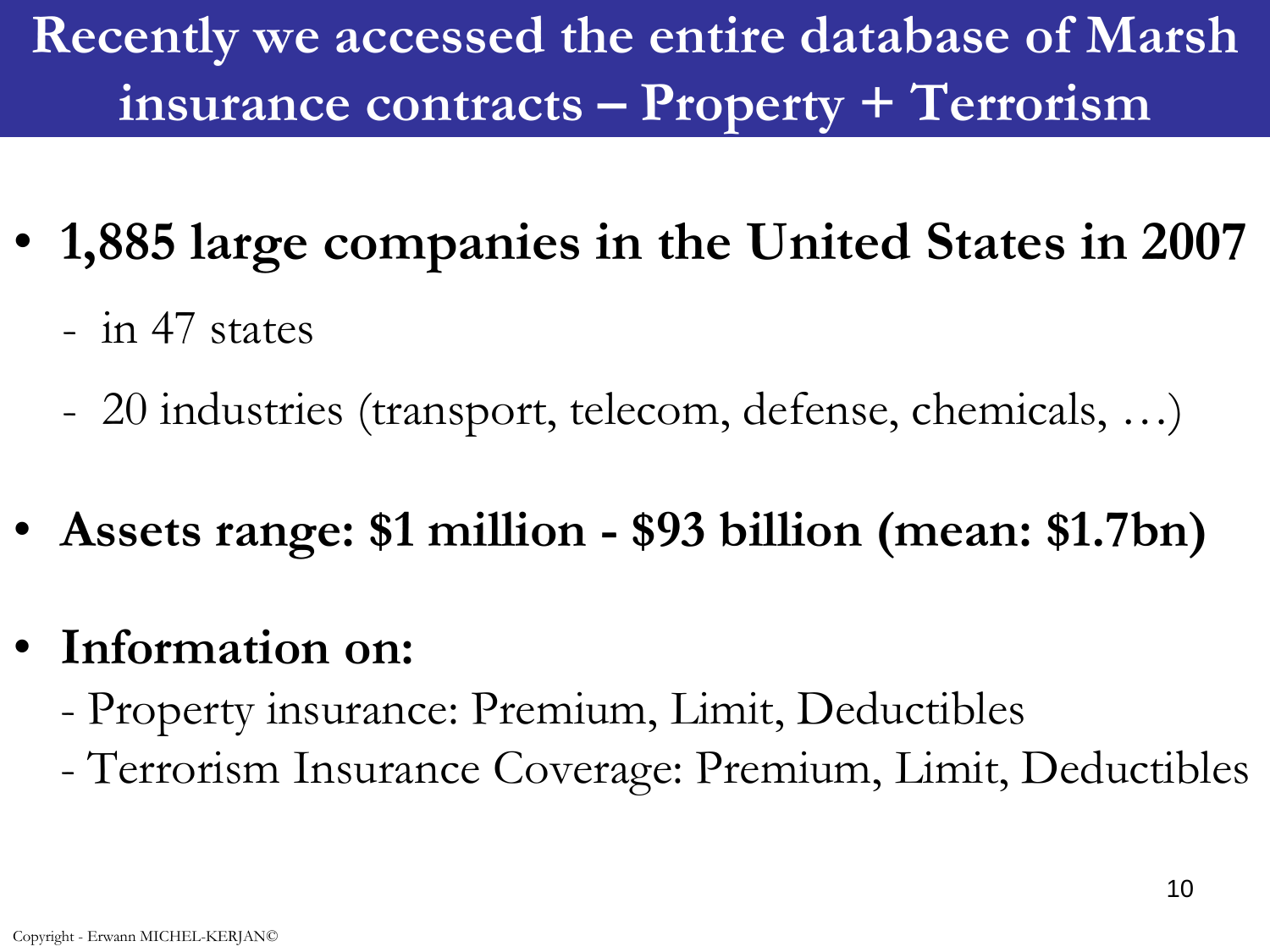### **The Questions We Tried To Answer**

- What do we know about take-up rate?
- How does TRIA-coverage cost differ from property insurance cost?
- What's the premium elasticity of corporate demand for terrorism insurance (CDFI)? How does it compare to elasticity for standard property insurance?
- Do these results change depending on location? Is there a "*New York effect*"?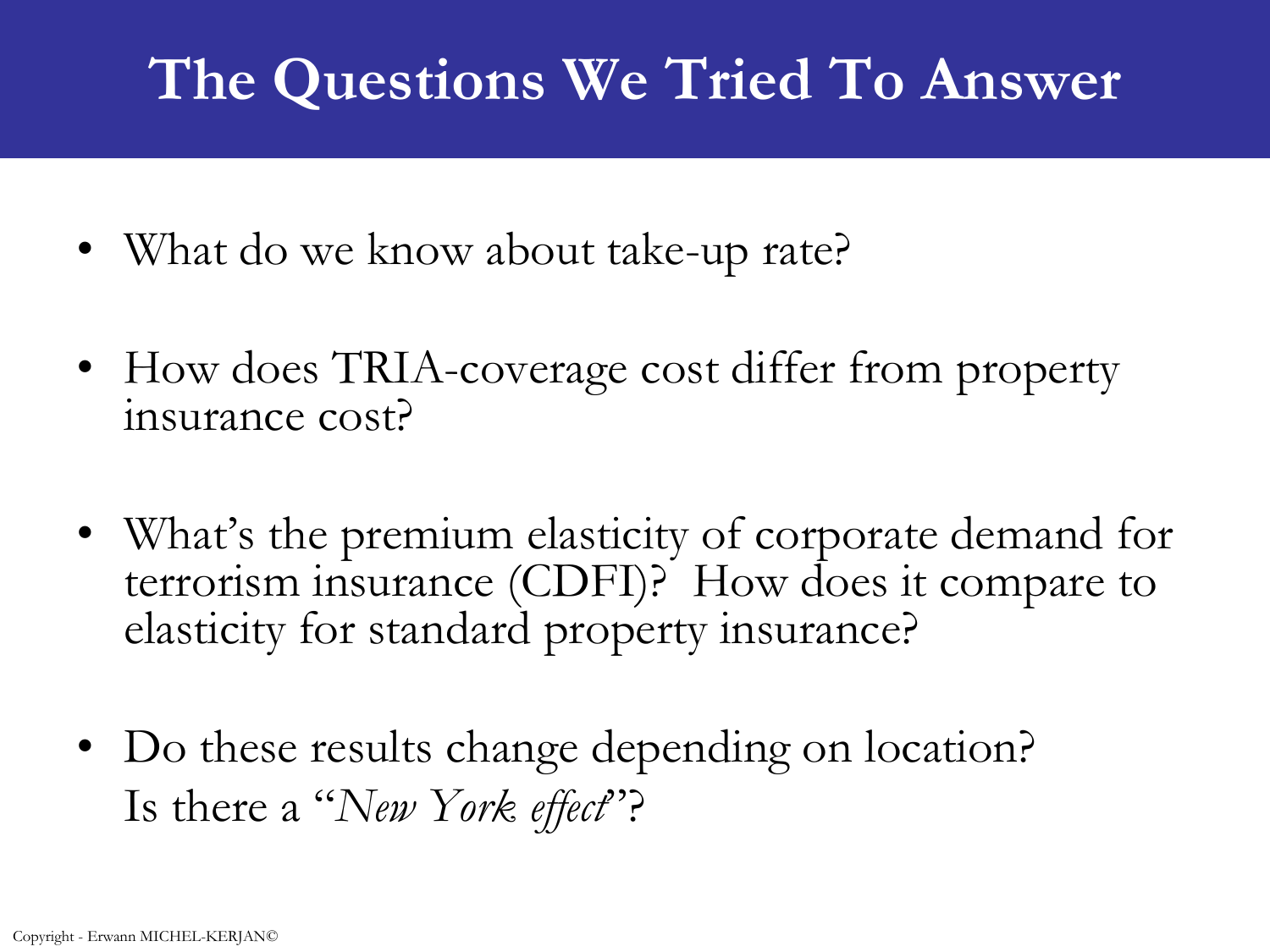#### **How Does It Compare to Corporate Insurance Take-Up Rate (TUR) for Other Cat Risks?**

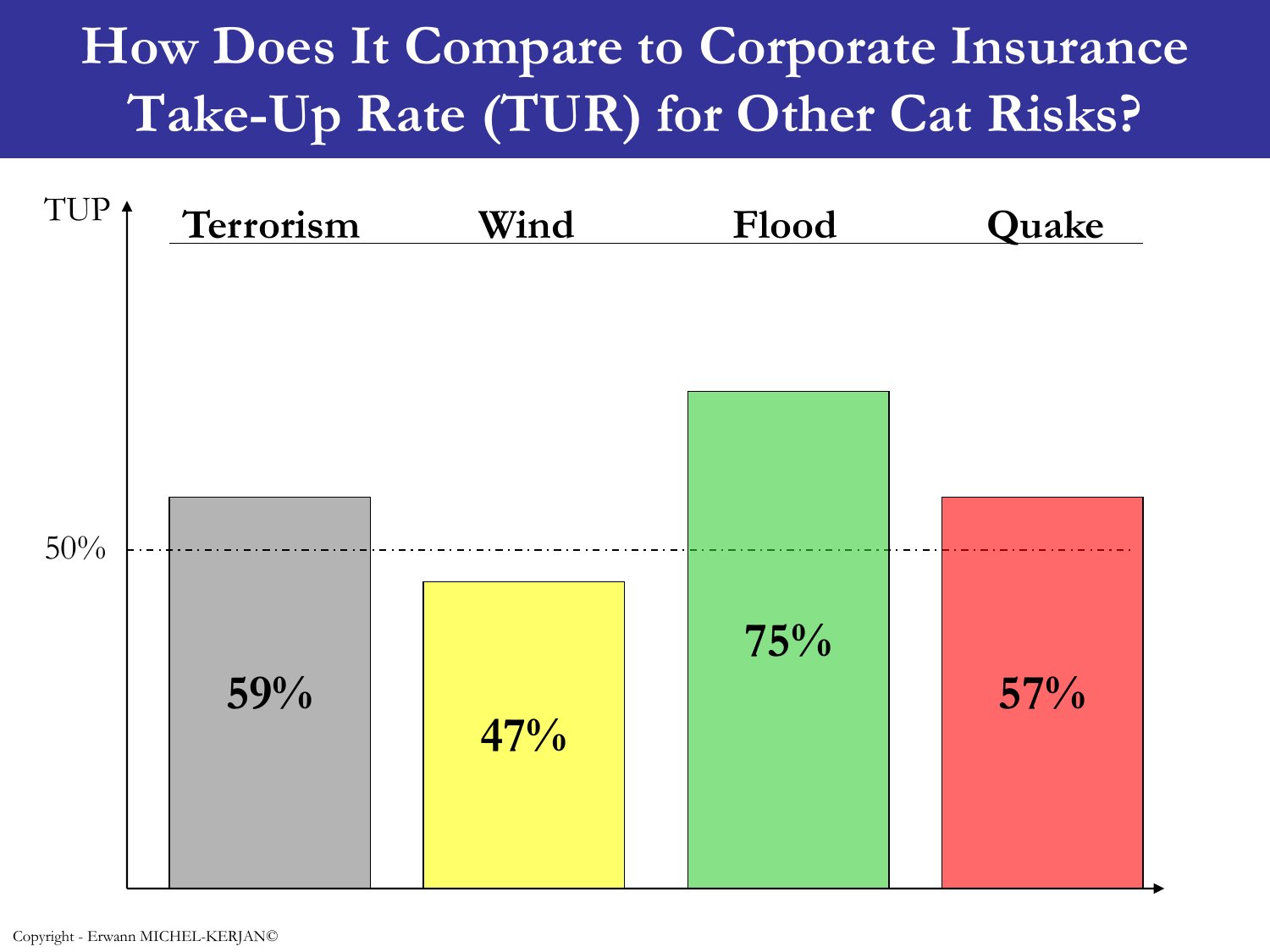#### **Putting This Number into Historical Perspective: Evolution of Terrorism Insurance Take-up Rate for Large U.S. Commercial Firms (nationwide)**



Data from Marsh; between 1,600 and 1,800 firms depending on the year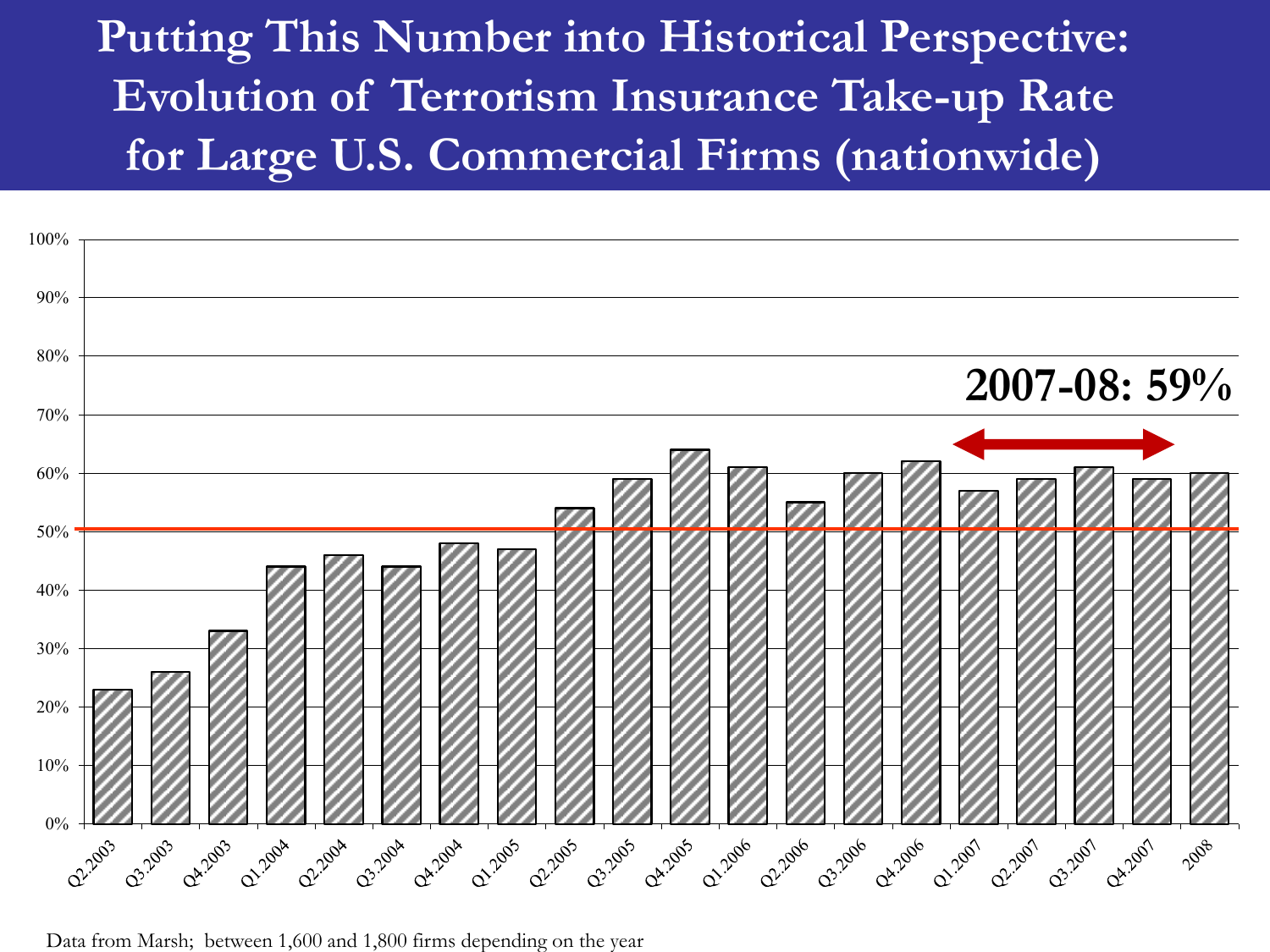### **3. Some of the Results – Costs**

#### **Companies with TRIA-type coverage – All regions**

|                                             | <b>Mean</b> | <b>Std. Dev.</b> | Min.     | Max.       |
|---------------------------------------------|-------------|------------------|----------|------------|
| <b>Variable</b>                             |             |                  |          |            |
| Premium TRIA                                | \$111,963   | 400,815          | 21       | 5,877,503  |
| <b>Premium Property</b>                     | \$1,238,668 | 2,503,894        | 2,106    | 29,731,212 |
| Premium per \$1,000<br>of TRIA insurance    | \$0.592     | 1.645            | 7.76E-04 | 22.195     |
| Premium per \$1,000<br>of property coverage | \$4.848     | 7.973            | 0.290    | 99.948     |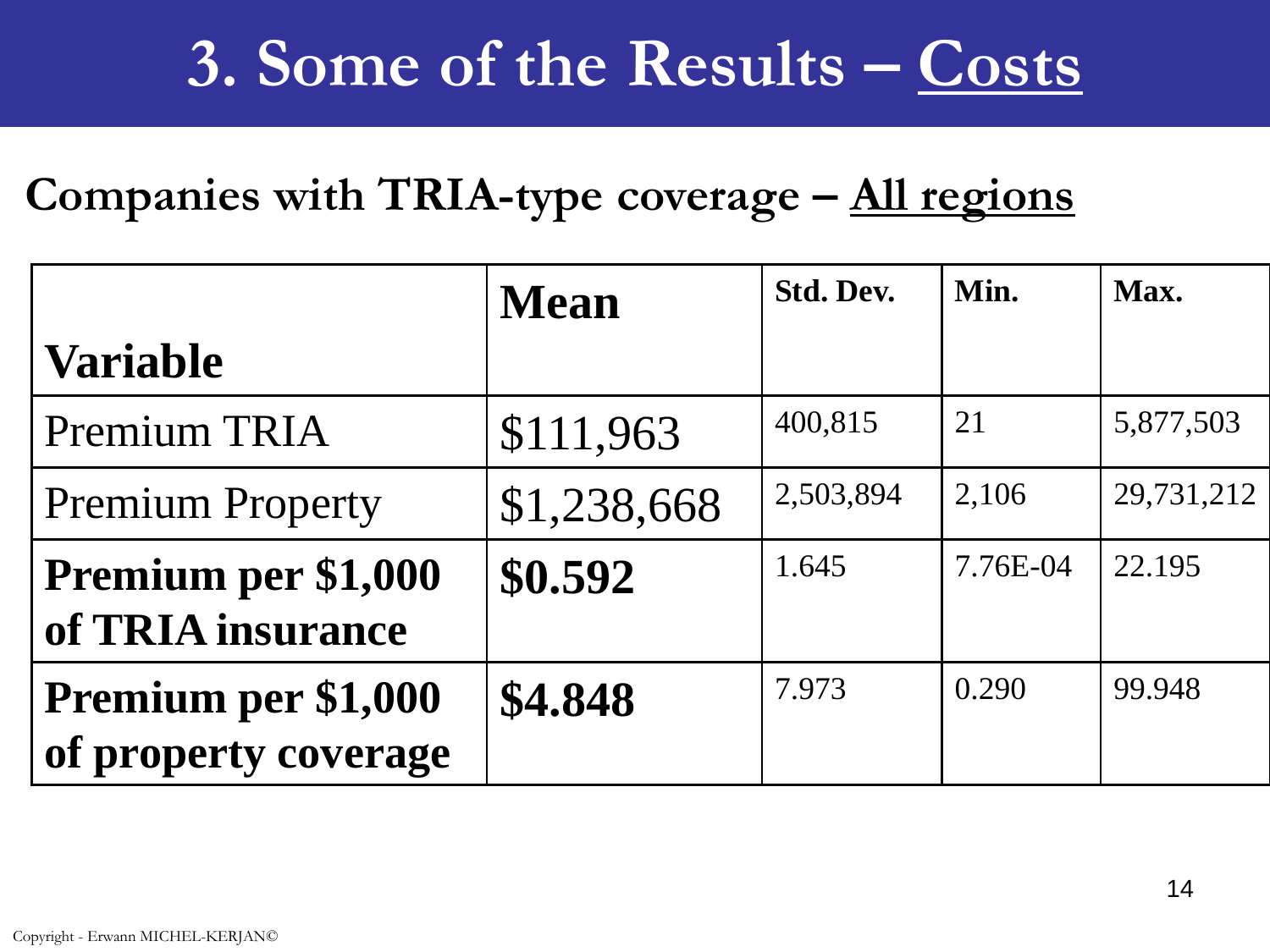## **3. Some of the Results – Costs (cont'd.)**

#### **New York Metro only**

|                                             | <b>Mean</b> | <b>Std. Dev.</b> | Min.   | Max.       |
|---------------------------------------------|-------------|------------------|--------|------------|
| <b>Variable</b>                             |             |                  |        |            |
| Premium_TRIA                                | \$420,687   | 917,863          | 1,255  | 5,877,503  |
| Premium_Property                            | \$2,287,739 | 3,741,100        | 16,140 | 29,731,212 |
| Premium per \$1,000<br>of TRIA insurance    | \$1.362     | 2.393            | 0.0048 | 13.049     |
| Premium per \$1,000<br>of property coverage | \$6.149     | 8.315            | 0.323  | 54.813     |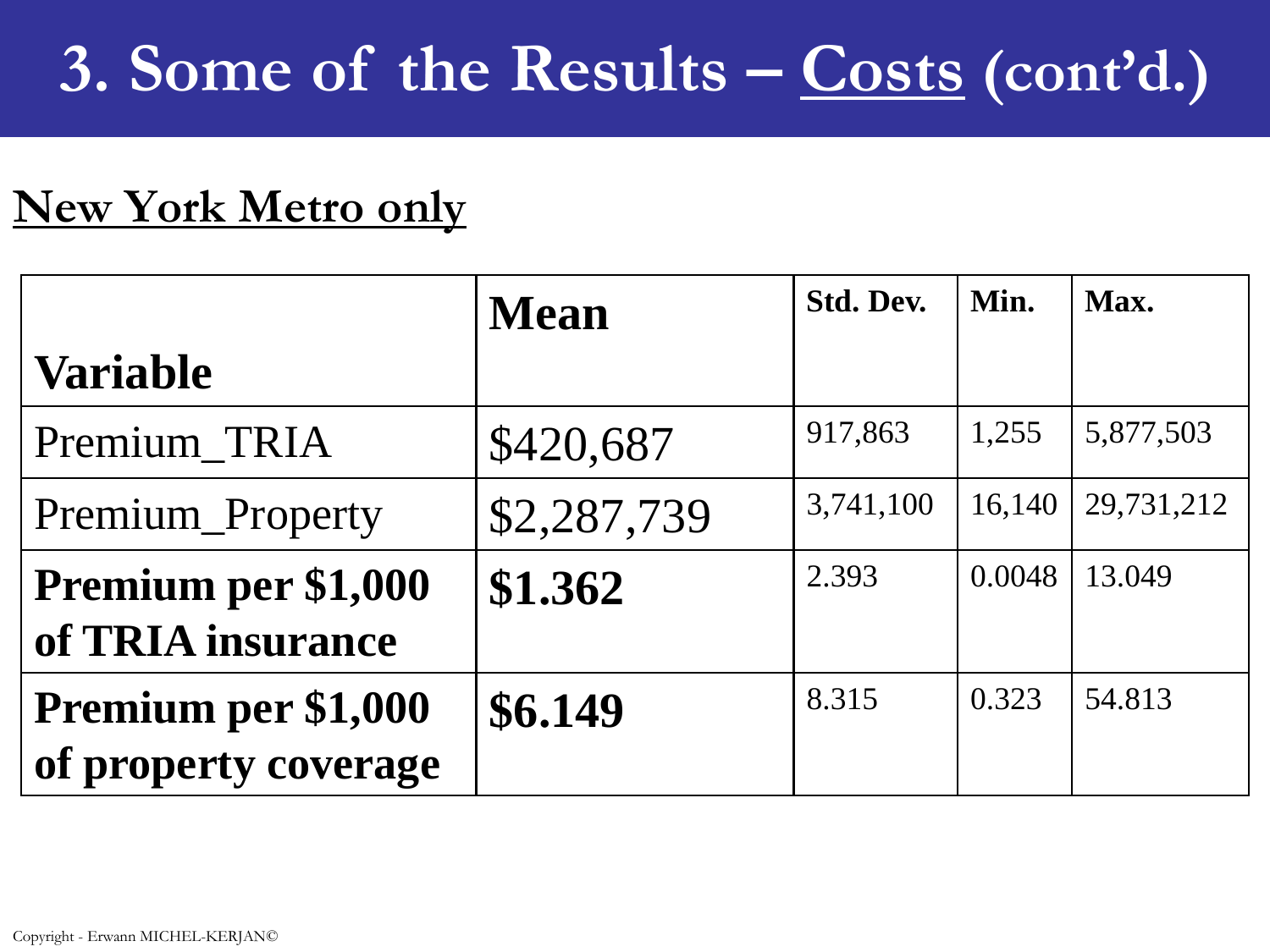# **Demand & Supply Analysis**

Advanced econometric techniques to generate a demand-supply system of equations

Integrate characteristics of the firms that demand terrorism insurance and of those that sell it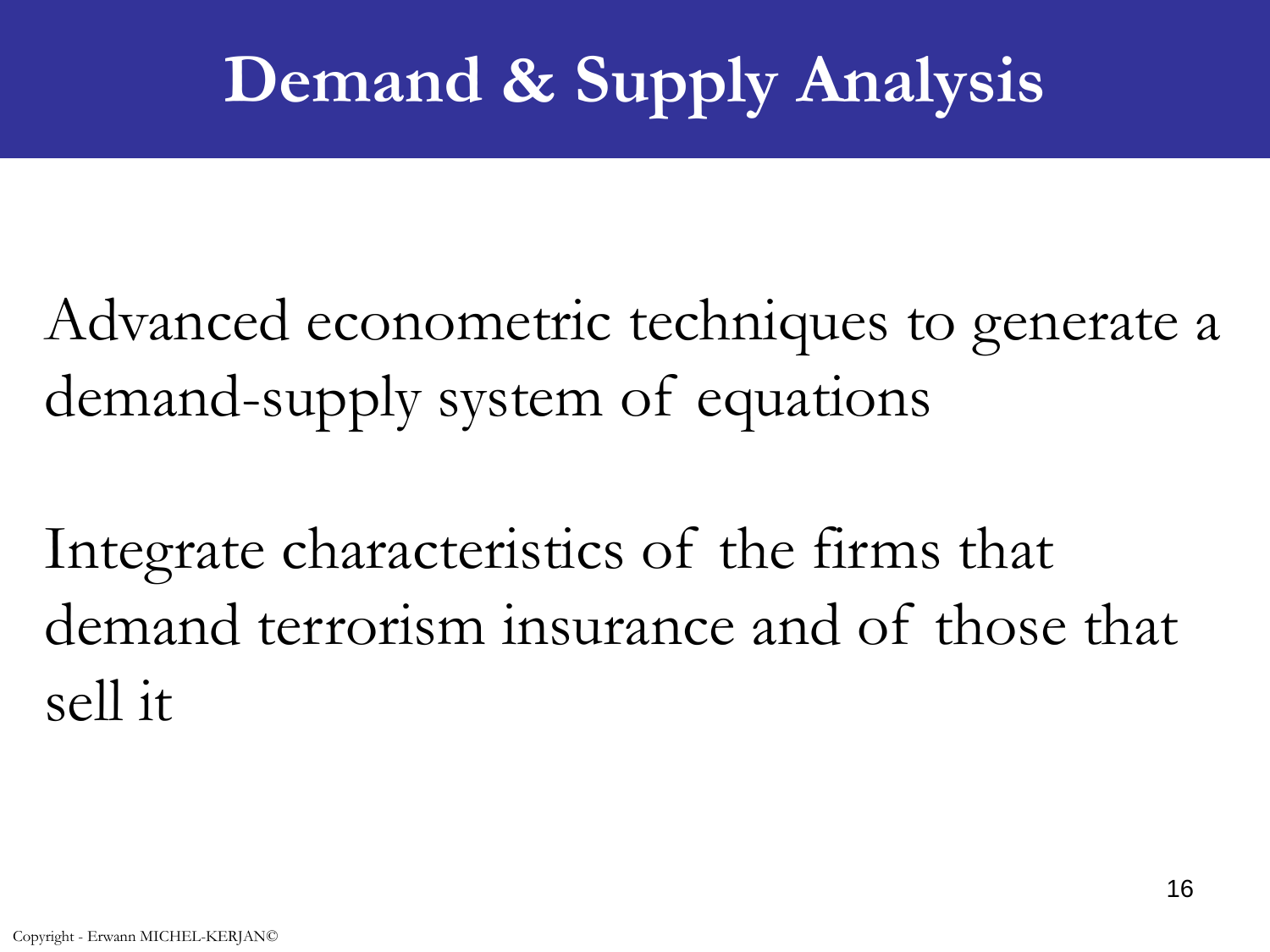#### **Demand and Supply Combined**

|                          | <b>Full sample</b>                  |                     |                                     | <b>New York</b>     |             |                     | Other regions |                     |             |                     |             |                     |
|--------------------------|-------------------------------------|---------------------|-------------------------------------|---------------------|-------------|---------------------|---------------|---------------------|-------------|---------------------|-------------|---------------------|
|                          | <b>Terrorism</b><br><b>Property</b> |                     | <b>Terrorism</b><br><b>Property</b> |                     |             | <b>Terrorism</b>    |               | <b>Property</b>     |             |                     |             |                     |
|                          | Supplyc                             | Demand <sup>d</sup> | Supplyc                             | Demand <sup>d</sup> | Supplyc     | Demand <sup>d</sup> | Supplyc       | Demand <sup>d</sup> | Supplyc     | Demand <sup>d</sup> | Supplyc     | Demand <sup>d</sup> |
| In(TIV)                  |                                     | $-0.062***$         |                                     | $-0.104***$         |             | $-0.025$            |               | $-0.102***$         |             | $-0.072***$         |             | $-0.107***$         |
|                          |                                     | (0.010)             |                                     | (0.006)             |             | (0.049)             |               | (0.020)             |             | (0.010)             |             | (0.007)             |
| In(Premium/              |                                     | $-0.241***$         |                                     | $-0.292***$         |             | $-0.249***$         |               | $-0.236***$         |             | $-0.247***$         |             | $-0.296***$         |
| Limit)                   |                                     | (0.014)             |                                     | (0.012)             |             | (0.067)             |               | (0.038)             |             | (0.015)             |             | (0.013)             |
| Frac Limit               | 0.044                               |                     | $0.137*$                            |                     | $-0.037$    |                     | 0.190         |                     | 0.040       |                     | $0.142*$    |                     |
|                          | (0.099)                             |                     | (0.070)                             |                     | (0.668)     |                     | (0.392)       |                     | (0.112)     |                     | (0.081)     |                     |
| In(limit)                | $-0.212***$                         |                     | $-0.332***$                         |                     | $-0.079$    |                     | $-0.359***$   |                     | $-0.240***$ |                     | $-0.339***$ |                     |
|                          | (0.039)                             |                     | (0.024)                             |                     | (0.154)     |                     | (0.090)       |                     | (0.039)     |                     | (0.025)     |                     |
| Coverage                 | $-3.216***$                         |                     | $-2.349***$                         |                     | $-3.644***$ |                     | $-2.659***$   |                     | $-3.011***$ |                     | $-2.329***$ |                     |
|                          | (0.156)                             |                     | (0.086)                             |                     | (0.487)     |                     | (0.306)       |                     | (0.158)     |                     | (0.090)     |                     |
| Ln(Assets)               | 0.001                               |                     | 0.013                               |                     | 0.008       |                     | 0.018         |                     | $-0.002$    |                     | 0.009       |                     |
|                          | (0.010)                             |                     | (0.011)                             |                     | (0.050)     |                     | (0.034)       |                     | (0.013)     |                     | (0.013)     |                     |
| Liquidity                | $-0.000$                            |                     | $-0.000$                            |                     | 0.000       |                     | $-0.001$      |                     | $-0.000$    |                     | $-0.000$    |                     |
|                          | (0.000)                             |                     | (0.000)                             |                     | (0.000)     |                     | (0.002)       |                     | (0.000)     |                     | (0.000)     |                     |
| Industry FE <sup>a</sup> | Yes                                 | Yes                 | Yes                                 | Yes                 | Yes         | Yes                 | Yes           | Yes                 | Yes         | Yes                 | Yes         | Yes                 |
| Region FEb               | Yes                                 | Yes                 | Yes                                 | Yes                 | No          | No                  | No            | No                  | Yes         | Yes                 | Yes         | Yes                 |
| Obs.                     | 441                                 | 441                 | 441                                 | 441                 | 65          | 65                  | 65            | 65                  | 376         | 376                 | 376         | 376                 |
| R <sup>2</sup>           | 0.576                               | 0.490               | 0.672                               | 0.713               | 0.626       | 0.408               | 0.627         | 0.764               | 0.584       | 0.527               | 0.681       | 0.717               |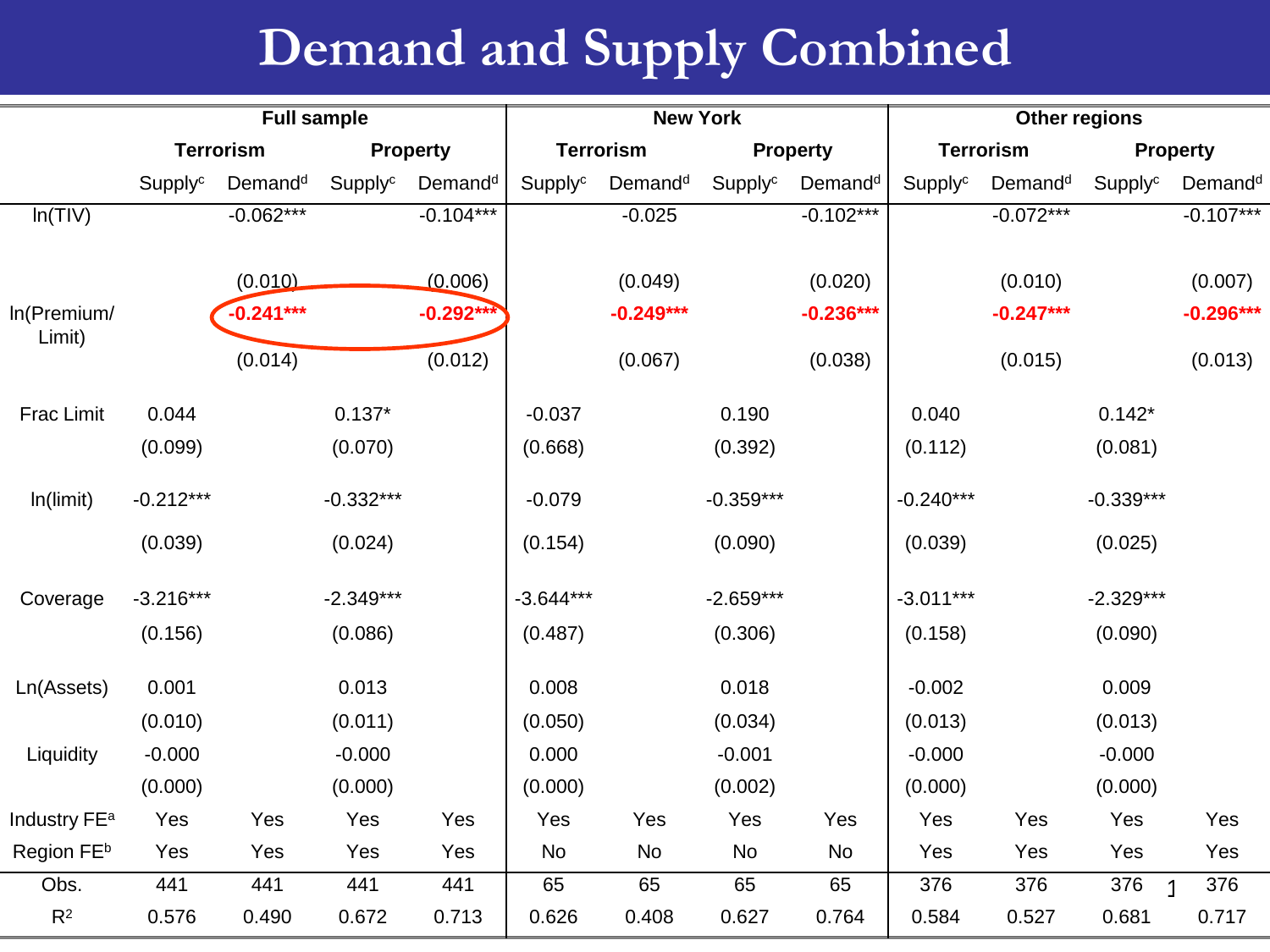#### **How Sensitive Are These Firms in Our Sample to Terror Insurance Premiums?**

We find that corporate demand for cat coverage is **more premium inelastic** (-0.24) than for property coverage  $(-0.29)$ ; If price increases by  $10\%$ purchased quantity decreases by only 2.4%

Firms are **less** sensitive to terror insurance costs than they are to property insurance costs

Even though price is much higher in the NY Metro Area price elasticity is about the same (–0.249)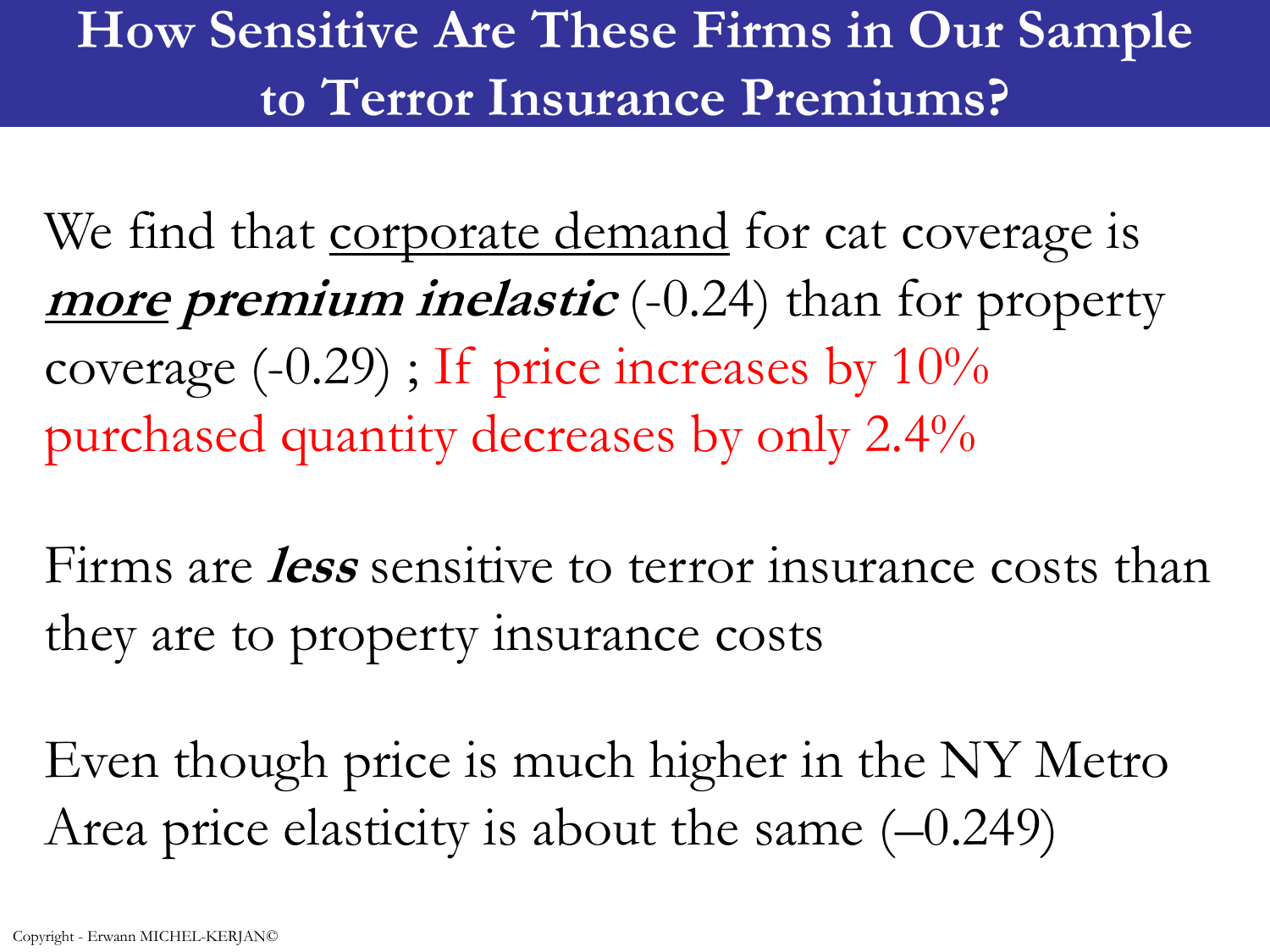#### Possible reasons:

- Requirements to buy terror coverage (e.g.  $D&O$ ) "you need to have it"
- Some large companies see themselves as a "trophy target"
- Incentive systems within the firm (Greenwald and Stiglitz, 1990, 1993); managers are risk-averse
- Cost of coverage is cheap (soft market)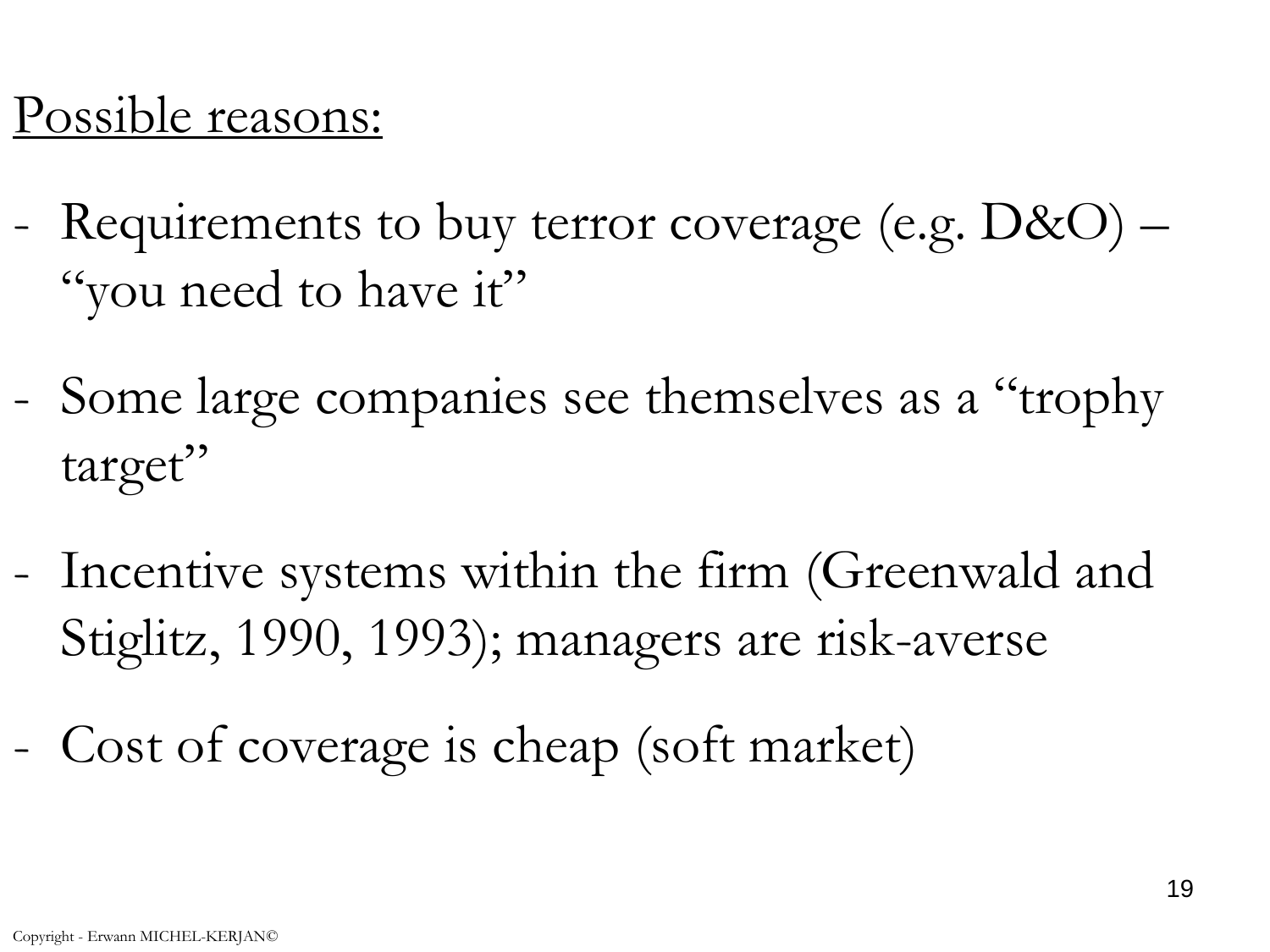# **Summary**

|                            | <b>Standard</b><br><b>Property Insurance</b>                           | <b>Terrorism</b><br><b>Insurance</b>                                     |
|----------------------------|------------------------------------------------------------------------|--------------------------------------------------------------------------|
| Price<br>(National sample) | Price: \$4.8/\$1,000<br>(implicit perceived likelihood:<br>$1-in-210$  | Price: \$0.592/\$1,000<br>(implicit perceived likelihood:<br>$1-in-1700$ |
| <b>Price Elasticity</b>    | Elasticity: -0.292                                                     | Elasticity: -0.241                                                       |
| Price<br>(New York Metro)  | Price: \$6.15/\$1,000<br>(implicit perceived likelihood:<br>$1-in-160$ | Price: \$1.32/\$1,000<br>(implicit perceived likelihood:<br>$1-in-730$   |
| Price elasticity           | Elasticity: -0.236                                                     | Elasticity: -0.249                                                       |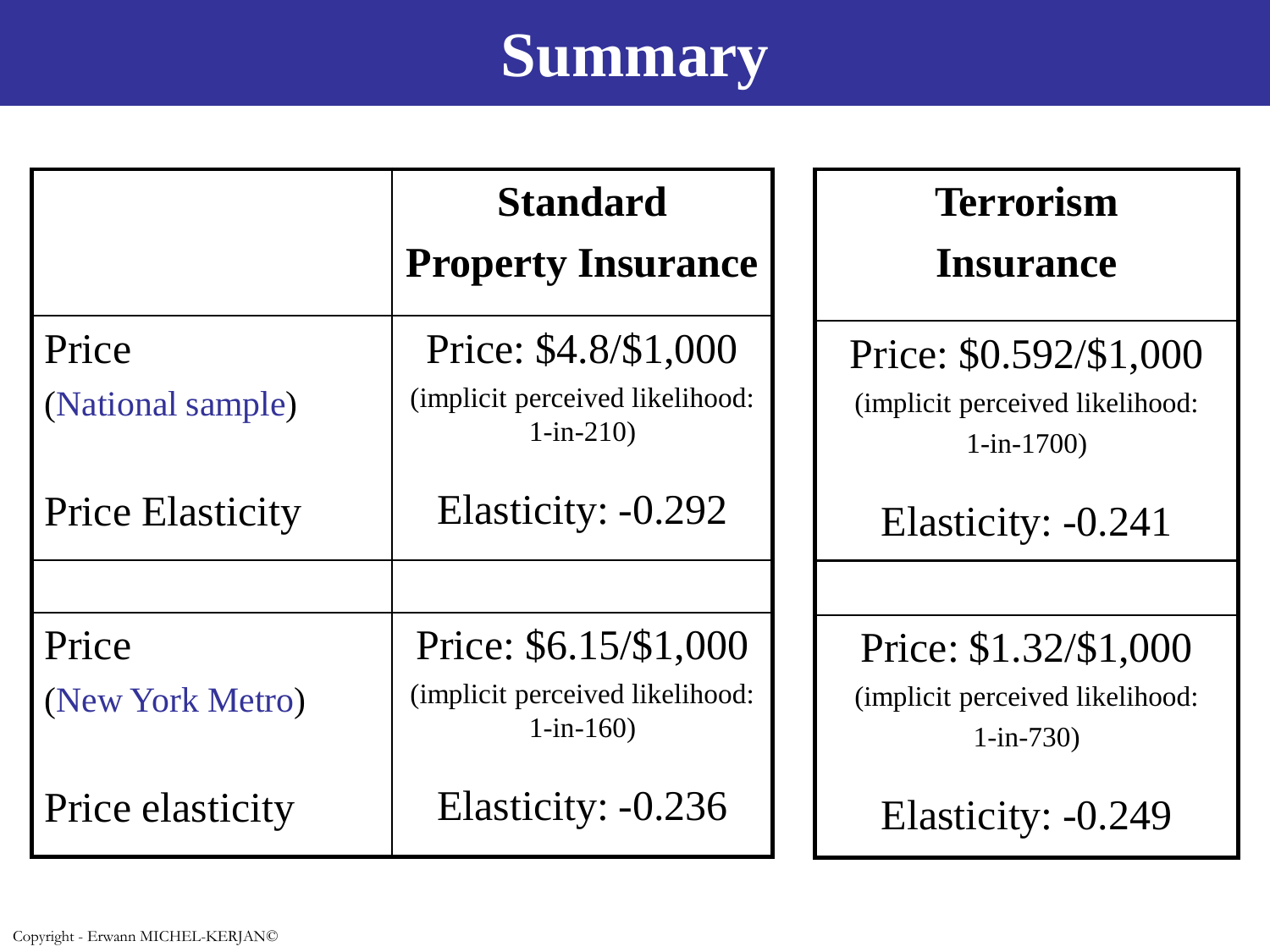





- **1. Motivation for the Study and Key Findings**
- **2. Data on 1,808 Large Corporations**
- **3. Some of the Results**
- **4. Business and Policy Implications**
- **5. A Role for the OECD**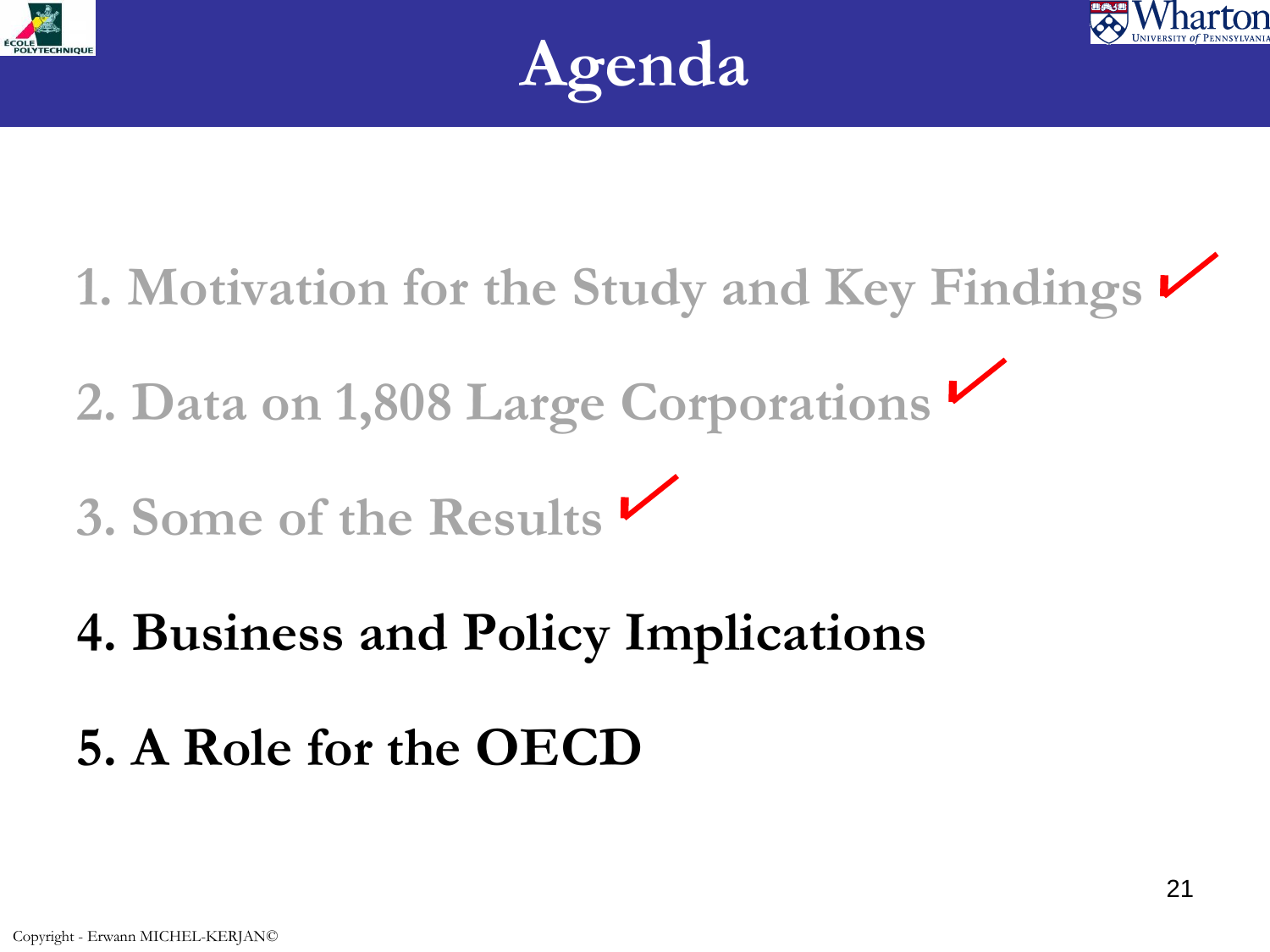# **4. Policy Implications**

- Major concerns as to whether the 4 out of 10 corporations in the US that **declined TRIA coverage** would have the capacity to sustain a largescale terrorist attack if it happened tomorrow (they are typically the smaller ones in our sample).
- Solvency ratio (long-term) has a negative impact on the demand for insurance; ability to self-insure is used as a substitute for terror coverage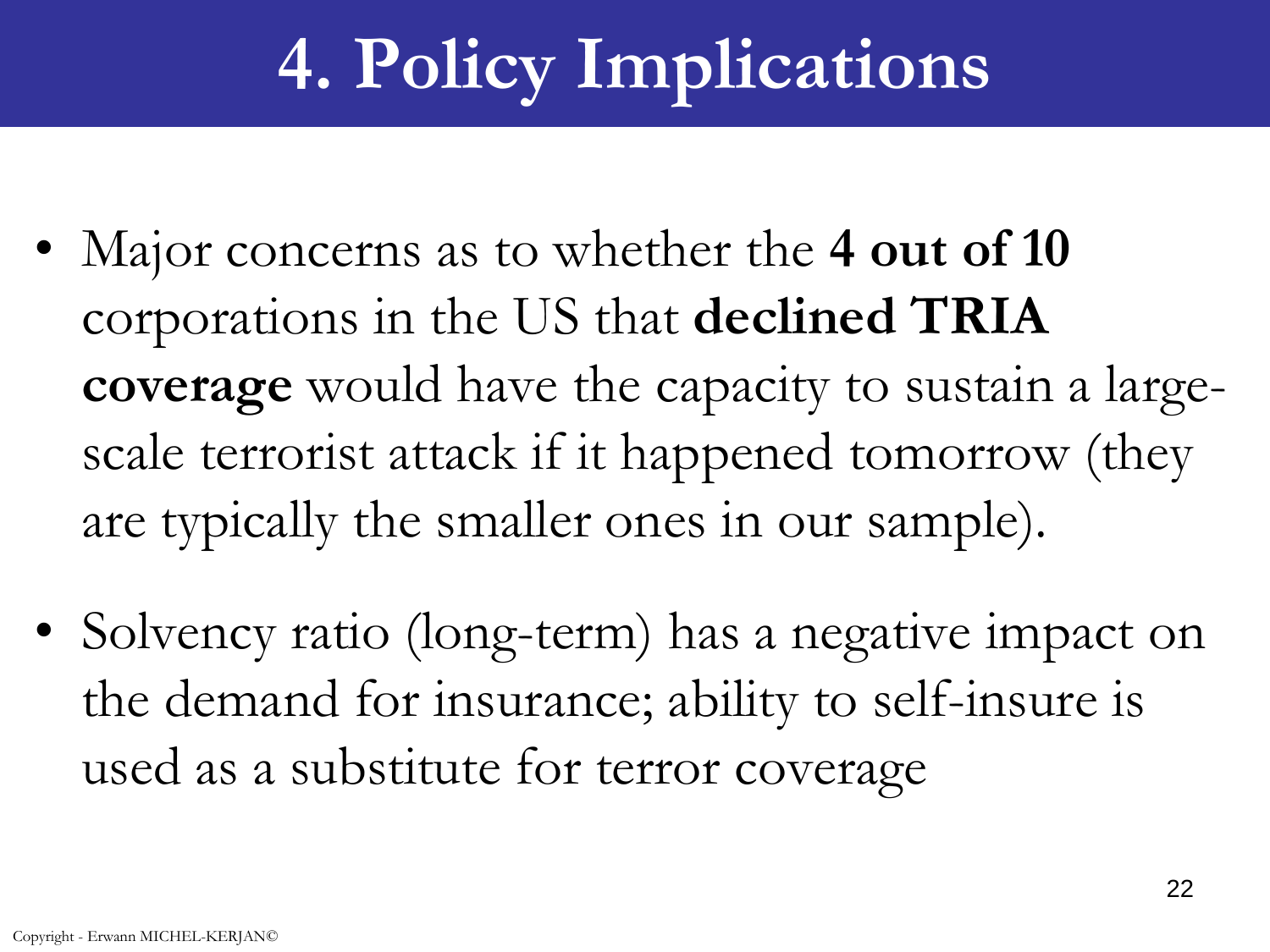# **4. Policy Implications (cont'd.)**

- Federal intervention leads insurers to high concentration of exposure (possible "**Gaming TRIA strategy**")
- Compared to what we see in other countries, are U.S. insurers charging enough for terrorism today or **has this coverage become underpriced**?
- How does this compare to other international markets?
- What will happen in the aftermath of a new attack?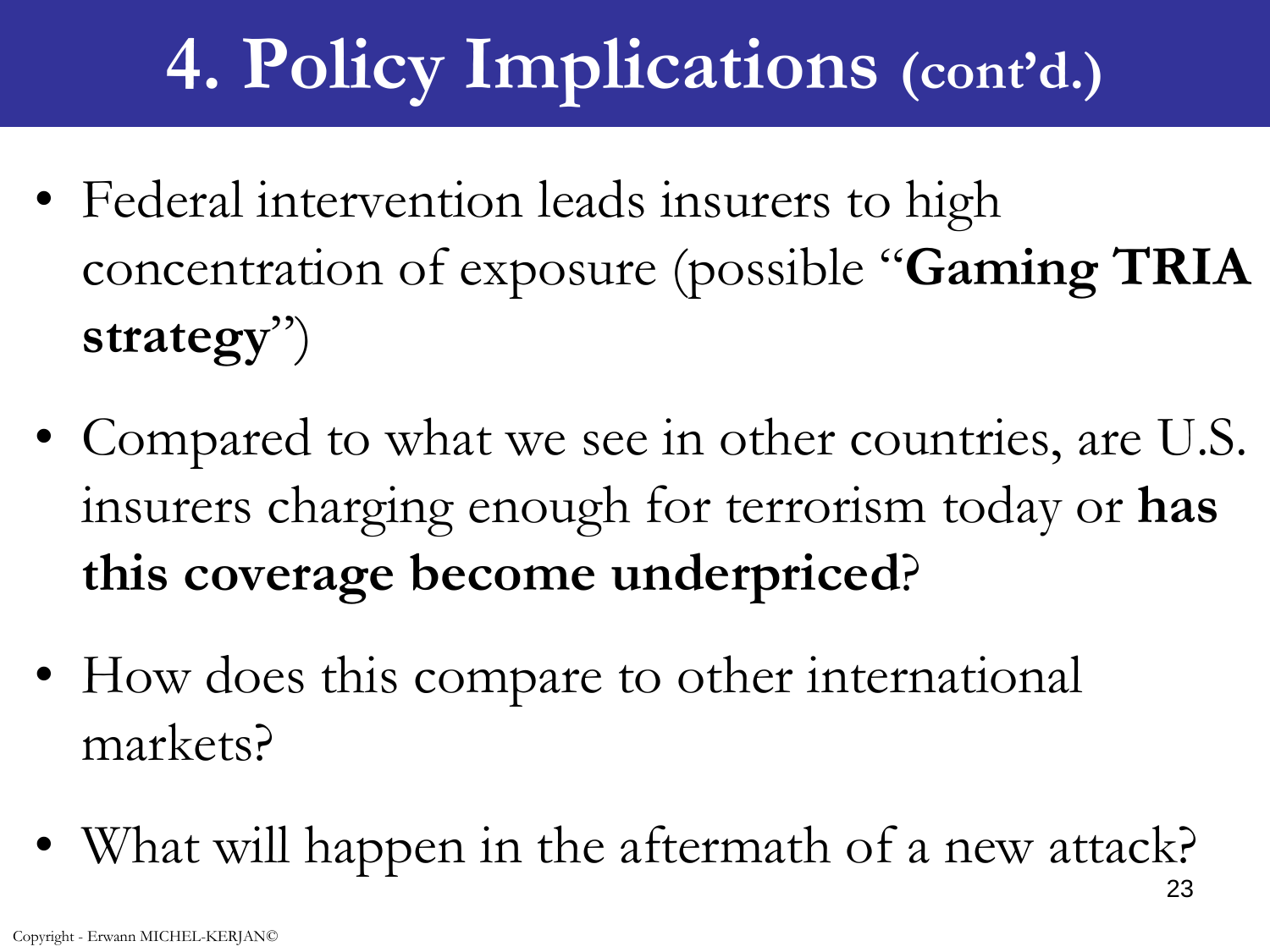



- Help coordinate international data gathering across OECD member countries (market benchmark)
- Annual effort to develop neutral, reliable and trustable source of information for all stakeholders
- Over time generate a better view on market trends and policy options to overcome current and future challenges (future attacks)